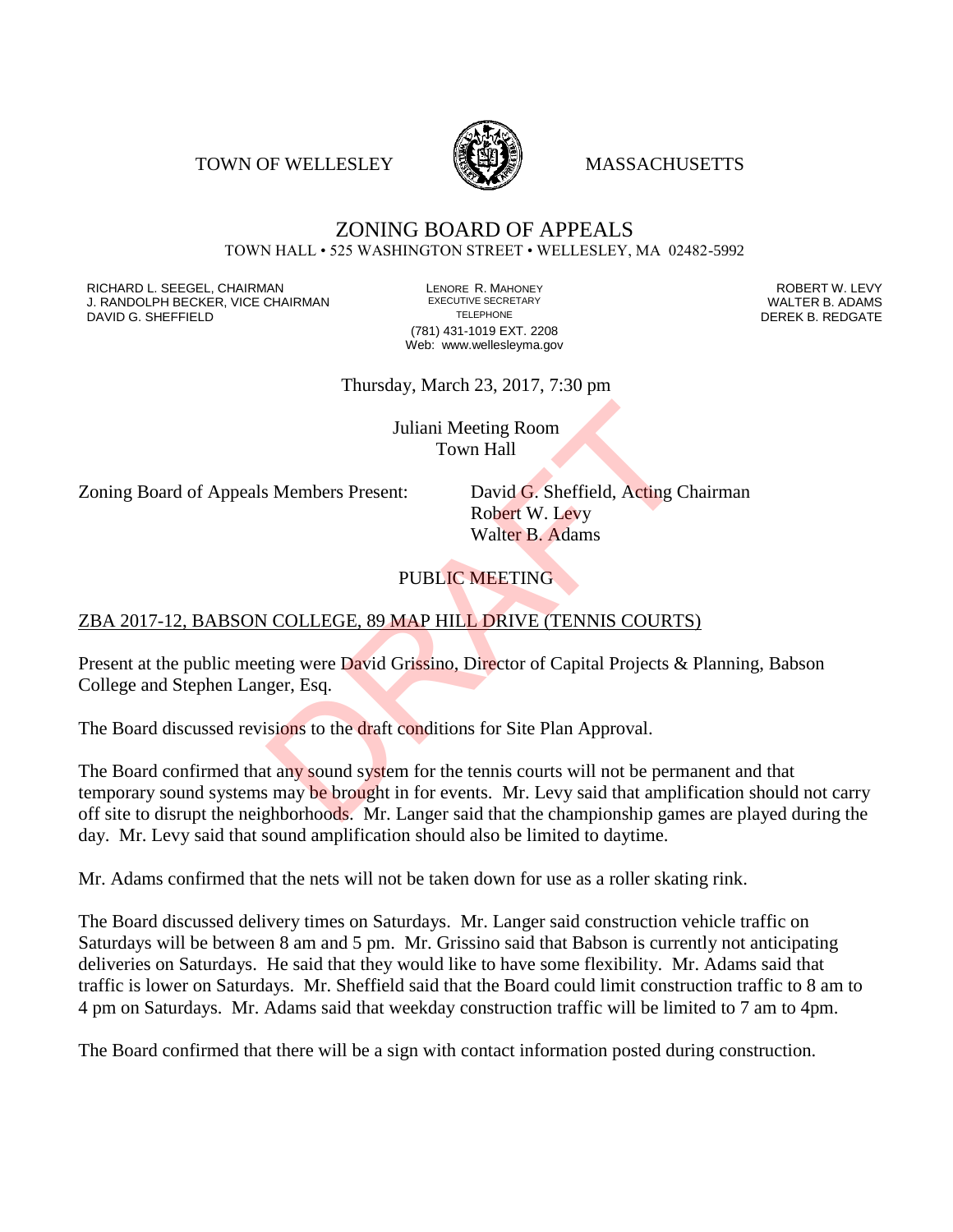Mr. Adams moved and Mr. Levy seconded the motion to approve changes to Conditions 10, 15 and 18 of the draft conditions, as discussed, and approve the conditions. The Board voted unanimously to approve the conditions.

#### PUBLIC HEARING

#### ZBA 2017-13, JOAN & JEFFREY TALMADGE, 30 MAYO ROAD

Mr. Sheffield said that the Board received a letter from the Petitioner. He said that their business takes them from Cape Cod and the Islands to Florida. He said that they are currently in Florida. He read the letter that was submitted to the Board.

Mr. Adams said that it is a large property. He said that the house is set way back on the site. He said that he saw no reason that it would be disruptive to the neighborhood. He said that there are a lot of areas for the employees to park.

Mr. Adams moved and Mr. Levy seconded the motion to grant renewal of the special permit, subject to the same conditions. The Board voted unanimously to grant renewal of the special permit.

## ZBA 2017-11, PROPRIETORS OF WOODLAWN CEMETERY, 148 BROOK STREET

Mr. Levy asked if there were further revisions to the March 21, 2017 Plan Set. Mr. White said that there are further revisions. Mr. Levy said that he did not have a chance to review them.

Presenting the case at the hearing was **David Himmelberger**, Esq., and Jim White, H.W. Moore, representing the Proprietors of Woodlawn Cemetery, the Petitioner. He said that they presented a petition for Site Plan Approval at the previous hearing. He said that some concerns were raised by abutters on Swarthmore Road regarding one of the proposed work areas. He said that the Zoning Bylaw calls for a 20 foot setback. He said that there was a proposed road from the 20 foot setback. He said that they re-sited the road, as shown on Plan C 2. He said that the road used to run on the perimeter of the property. He said that an infiltration system is shown at an intersection at the upper left quadrant. He said that the road went straight up to what is shown as the 20 foot buffer and then came down to meet what is shown on the plan as Well Wind Avenue. He said that the Duffy residence is approximately 110 feet away. Mr. Adams asked how far the road moved. He said that the lots shown as Sharma and Segall have fairly consistent rear yards that run up at a steep slope to a ridge, and from the high point of the ridge, the road is a foot or two below. He said that when you get to the Duffy property, the ridge begins to die down. He said that the Duffy property line is at an angle. He said that, as you are facing the Cemetery, the rear right is at an upper level from the rear left. He said that with the road pulled away there is greater attenuation. Vould be disruptive to the neighborhood. He said that the<br>
1r. Levy seconded the motion to grant renewal of the special<br>
ETORS OF WOODLAWN CEMETERY, 148 BROOK S<br>
1970 ETORS OF WOODLAWN CEMETERY, 148 BROOK S<br>
1980 Were furt

Mr. Himmelberger said that his client made a decision that it would be mutually beneficial to the neighbors and the Cemetery to offer evergreen screening from Sharma over to Duffy where the line turns as a condition to Site Plan Approval. He said that it would be within the 20 foot setback. He said that it is unclear whether it will be a hedgerow or staggered but the intent is to have a continuous evergreen screen that will initially be five to six feet tall. Mr. Sheffield said that it could be a more casual screening with some of it not contained in the 20 foot setback. Mr. Sheffield asked if there will be gravesites between the road and the 20 foot setback. Mr. Himmelberger said that they will be up to the 20 foot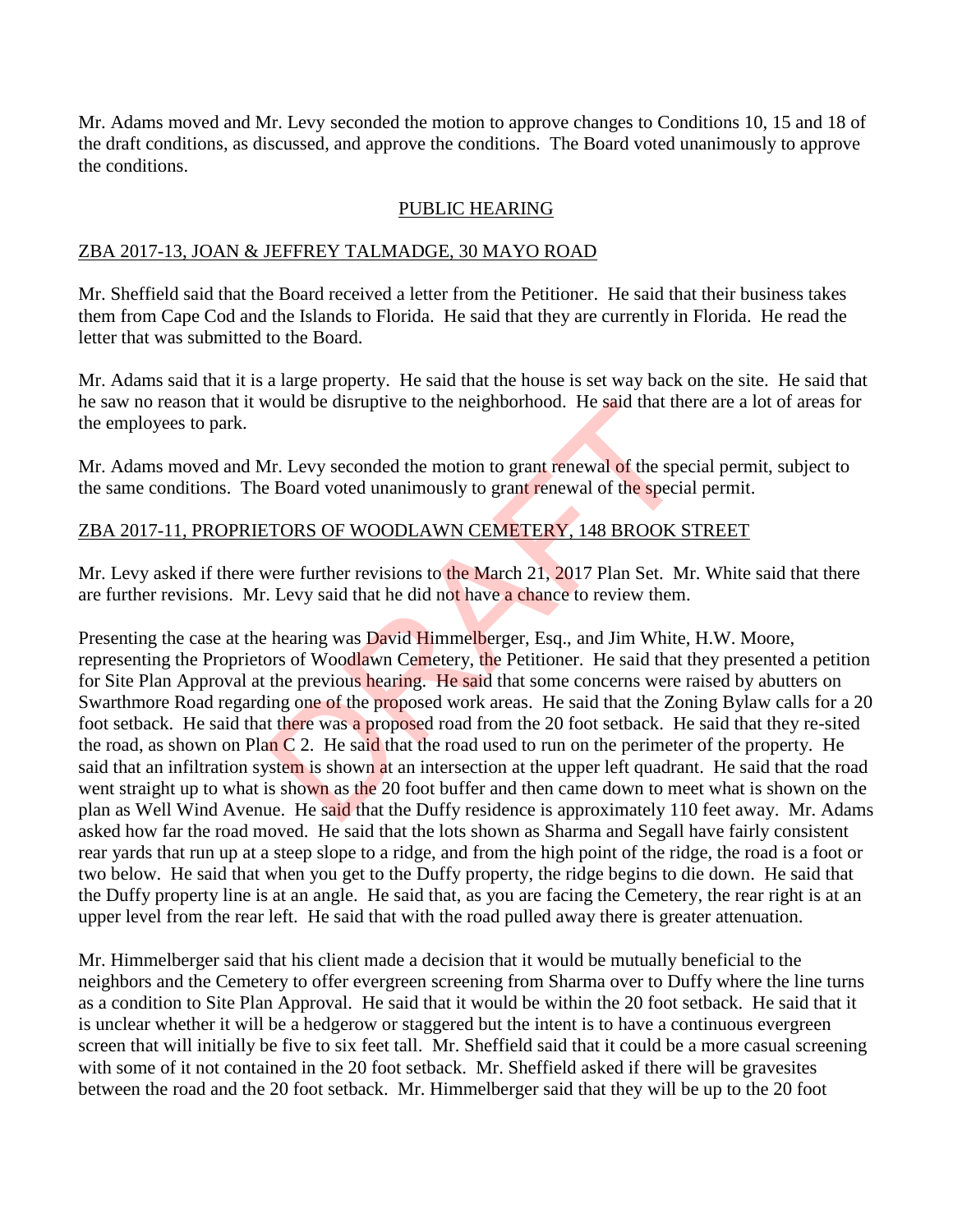setback. He said that the thought is to get the screening planted now before the graves go in. He said that it has the benefit of being a south facing with the sun coming toward the houses from the Cemetery. He said that whatever is planted there will get good sunlight to grow.

Mr. Sheffield asked if there is opportunity to landscape and plant trees in the expanded plot area. Mr. Himmelberger said that the practice of the Cemetery is that once the graves are placed, the trees are placed. He said that you can see trees of different ages and heights in different sections of the Cemetery. Mr. Adams confirmed that there is no Landscaping Plan. Mr. Himmelberger said that he did not believe that there is a formal landscape pattern. Mr. Sheffield said that planting depends on the configuration of the gravesites. He said that the topography here would lend itself to a more casual landscape design with a concentration within the gravesites. He said that the Board does not have that information yet.

Mr. Levy asked about the number of new gravesites. Sam Siccio said that the Cemetery practice is to use square footage for graves, which are typically ten feet long and three feet, three inches wide, for 34 square feet per grave. He said that they typically leave a walking path between headstones. He said that when the area is leveled, they will lay out the graves. He said that they could come up with a rough estimate at this time. Mr. Sheffield said that there has to be circulation for maintenance vehicles as well. Mr. Siccio said that normal practice is to start at one side and work their way out. He said that does not always work. He said that sometimes they sell graves ahead of time. He said that sometimes they sell them in groups of two, four or six. He said that they take all of that into consideration when they do the layout.

Mr. Sheffield asked that, given the topography, what approach the Cemetery plans to take. Mr. Siccio said that the slope is a lot less than in some of the older sections of the Cemetery. He said that it is the Proprietor's decision but his guess is that they will start selling the graves at the bottom and work their way up. Mr. Sheffield asked if this could become one of the more densely populated areas because of the topography. Mr. Siccio said that it would not be any more populated than other areas. Mr. Sheffield said that he was thinking in terms of what kind of landscaping can go in the new area. Mr. Siccio said that they will plant trees along the outside and the middle. He said that in this case with the road going in the middle, they will gain a few trees on either side of the roadway. He said that landscaping around the gravestones is done by the families. He said that the Cemetery has rules for that. Mr. Sheffield said that the Board is looking at the macro scale. Mr. Himmelberger said that there will be trees along the road and the outer perimeter area, consistent with what is there now in some of the newer areas. is, which are typically ten feet long and three feet, three in<br>at they typically leave a walking path between headston<br>will lay out the graves. He said that they could come up v<br>said that there has to be circulation for ma

Mr. Adams asked if it would be possible on the steeper slope to landscape within the 20 foot buffer. Mr. Himmelberger said that it is not that steep and landscaping will be possible. Mr. Sheffield asked if there is a Landscape Architect involved. Mr. Siccio said that the Superintendent if the Cemetery is a professional landscaper. Mr. Sheffield said that hopefully the landscaping will not the same species and height as the screening. Mr. Himmelberger said that they can vary it.

Mr. Himmelberger said that an email came out on March 22<sup>nd</sup> from Dave Hickey that said to accept it as Engineering's updated memo. He said that the revised plans were acceptable to the Engineering Department. He said that there should be a condition regarding subsoil conditions, among other things. He said that there were a couple of items that were of concern. He said that his clients responded to those concerns even though Engineering had indicated that they were satisfied with the plans. He said that his clients sent in further revisions. He said that Engineering sent an email to Victor Panak this afternoon. He that said his clients feel that they have satisfied the Town's Engineering Department's concerns. He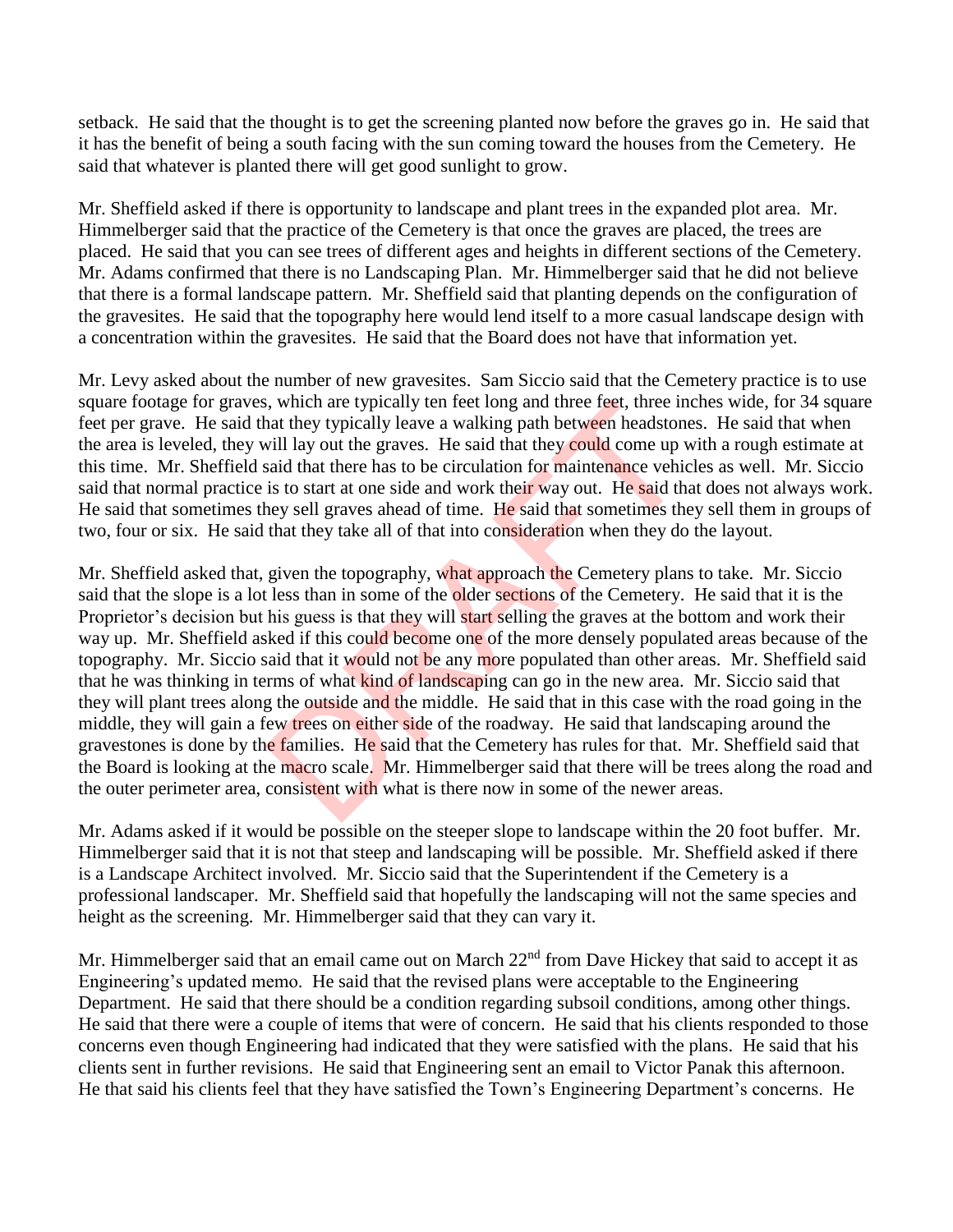said that they added a map to the Construction Management Plan (CMP) showing that construction traffic has to enter and exit through Needham.

Mr. Sheffield said that Engineering had concerns about stormwater runoff on the hard surfaces of the new roads and that there are no curbs to control the direction of flow. He said that the site is adjacent to Fuller Brook. He said that the Board needs to be concerned about where the runoff goes and how these changes will affect that. Mr. Himmelberger said that was one of the items that was addressed. He said that it was noted that a Cape Cod berm would be installed with a berm behind that. Mr. Adams said that because there will be no graves on the side of the road with the curb there should be no interference with the operation of the facility.

Mr. Sheffield said that the slope of the road is not something that Engineering would design. He said that they indicated that since it is located on private property, it is not an issue for them. Mr. Siccio said that the slope is not unusual at 14 percent. He said that there are other roads in the Cemetery that are that steep.

Mr. Adams asked if the Petitioner met with the neighbors. He asked if they had seen the revised design. Mr. Himmelberger said that he spoke with Mr. Shind and shared the revised roadway plan. He said that he told Mr. Shind that his clients would commit to evergreen screening. He said that they did not physically meet with the neighbors. He said that his clients took the neighbors' comments about wanting greater attenuation and moved the road and have committed to the screening. Mr. Adams said that at the previous hearing he was very impressed and pleased with the work that some of the neighbors had done to look at this with fresh eyes and make appropriate suggestions. Mr. Sheffield said that the neighbors provided insightful comments. Mr. Adams said that it is reassuring to him that there are ways for property owners and neighbors to come together to come up with a solution that works better for everyone. Mr. Himmelberger said that he thought that it is a better design as a result of the neighbors' comments. It 14 percent. He said that there are other roads in the Center roads in the Center<br>
Petitioner met with Mr. Shind and shared the revised roads<br>
sclients would commit to evergreen screening. He said the<br>
neighbors. He said

Mr. Levy asked how many gravesites are anticipated in the new areas. Mr. Himmelberger said that there will be approximately 300 for the 10,000 square foot area on the north side. Mr. Siccio said that does not necessarily mean that there will be 300 headstones. He said that looking at some of the newer areas in the Cemetery gives an idea of the spacing of the graves. He said that it is a rural cemetery.

Mr. Sheffield asked if there have been changes to patterns for gravesites over the years and the kind of markers that they do. Mr. Siccio said that there are some limitations on the size of the grave markers. He said that in the areas that were done in the 1880's there are some ornate monolithic markers and some plain headstones that go back even earlier than that. He said that over the past 50 years, most people are using good judgment as to what they are putting in there. Mr. Himmelberger said that if it is a single grave, it is a marker that is flush on the ground. Mr. Levy asked about limitations on the size of the headstone. Mr. Siccio and Mr. White said that they did not have that information. Mr. Levy confirmed that there is no lighting.

Mr. Levy said that there were some concerns at the previous hearing about leaf blowers and other equipment. Mr. Himmelberger said that they spoke with the Superintendent. He said that there is no noise going on outside of the permitted hours. He said that anyone who thinks that there is should contact the Superintendent or the Police because that is something that the Cemetery does adhere to. He said that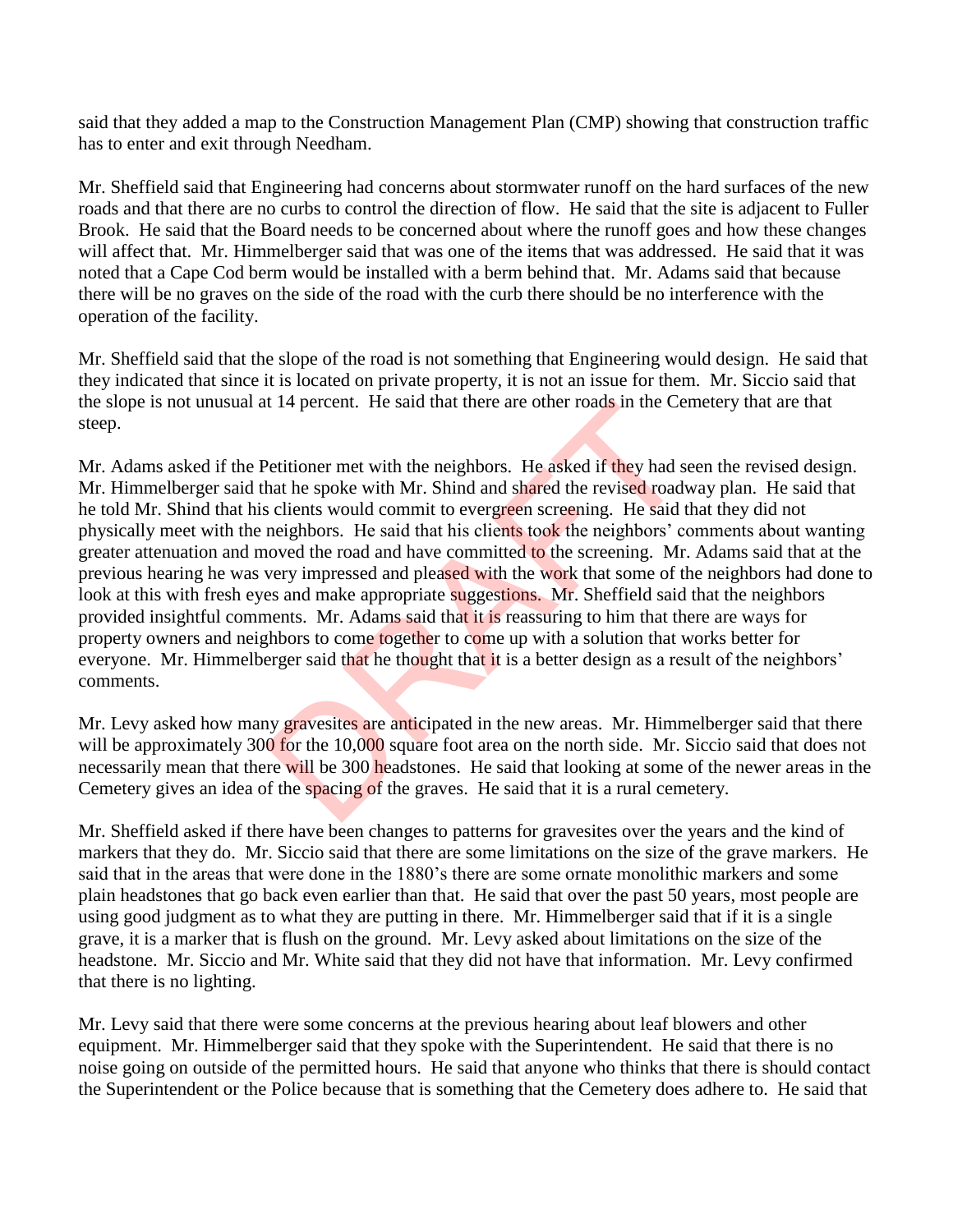the permitted hours are 7 am to 7 pm on Monday through Friday, 8 am to 7 pm on Saturday and nothing on Sunday. Mr. Siccio said that it does not preclude them from plowing snow. Mr. Himmelberger said that snow plowing is exempt, in accordance with the Town Bylaw.

Laurence Shind, Esq., said that he was representing the homeowners at 41 Swarthmore Road. He said that he appreciated Mr. Himmelberger reaching out to him. He said that, based on concerns that were raised at the previous hearing, revisions were made to the plans. He said that his clients appreciated that the road has been moved back a good amount and that the Applicant has undertaken to plant screening in the area that they described. He said that they would still like to see and would encourage the Board to require is that there actually be a Landscape Plan presented and approved because it is customary in situations like this. He said that the Town Engineer asked for that in his initial letter. He said that the new plantings and efforts to preserve existing plantings should be memorialized in an actual Landscape Plan. He said that it is important because they would like to know the size and number of new screening plantings to be added and also efforts to preserve existing mature trees that could add to the landscaping buffer as well. He said that his clients are concerned about the lack of definition for the interior landscaping in the new area. He said that the overriding concern to his clients is that this is a dramatic change in the visual for the neighbors. He said that they understand that the Cemetery has every right to proceed to provide more sites. He said that given that it is currently vegetated by mature trees that give a great deal of screening, they would like to see that whatever screening can be added or preserved be detailed in a Landscape Plan.

Stephen Foraste, 41 Swarthmore Road, said that the major issues from the previous hearing was to have a meeting and a Landscape Plan. He said that they have had neither. He said that they are not quite ready to agree. He said that he went into the Cemetery. He said that nobody wants to be buried under or next to a road. He said that the average distance from the road to a grave averages eight to twenty-six feet. He said that if they start putting buffers on the side of the road, it ends up being a rather expensive proposition for the Cemetery, both in lost revenue as well as a significant amount of maintenance and the additional burden of coming up with a Landscape Plan. He said that he had done some approximate figures from what he could ascertain what gravesites cost and square footages. He said that it is a couple of million dollars that the Cemetery Trustees are foregoing and a couple hundred plots. He said that the stated case is that they have as many plots as possible. He said that they will be re-grading the areas. He asked about re-grading a false hill between the neighborhood and the Cemetery to provide a nice wide screening area. He said that they would not have to put in formal plantings to break up the distance back and forth. He displayed photographs of the roads in the Cemetery. He said that now that the road has been moved, it is essentially the same distance from the existing road as people walk into the Cemetery today. He said that it does not create any better access inside of the road because people are used to walking that far. He said that taking a 50 foot swath through the new area for an 18 foot road and a buffer to plant trees along the road, it cuts away so much rather than blowing out the tree line and leveling everything out and create a false hill. He said that would be a win-win. He said that it would involve less money laid out by the Cemetery, the same number of plots or more, and more screening for the neighborhood. I also efforts to preserve existing mature trees that could<br>aat his clients are concerned about the lack of definition f<br>rea. He said that the overriding concern to his clients is t<br>he neighbors. He said that they understa

Mr. Adams asked Mr. Foraste if he was suggesting that the 20 foot buffer be incorporated in some way into the Cemetery or that would be where the hill would be. Mr. Foraste said that if they took all that they were giving up for the road and instead of blasting it through the middle, added to where the buffer is now. Mr. Adams confirmed that Mr. Foraste wanted no road there. Mr. Foraste said that if they added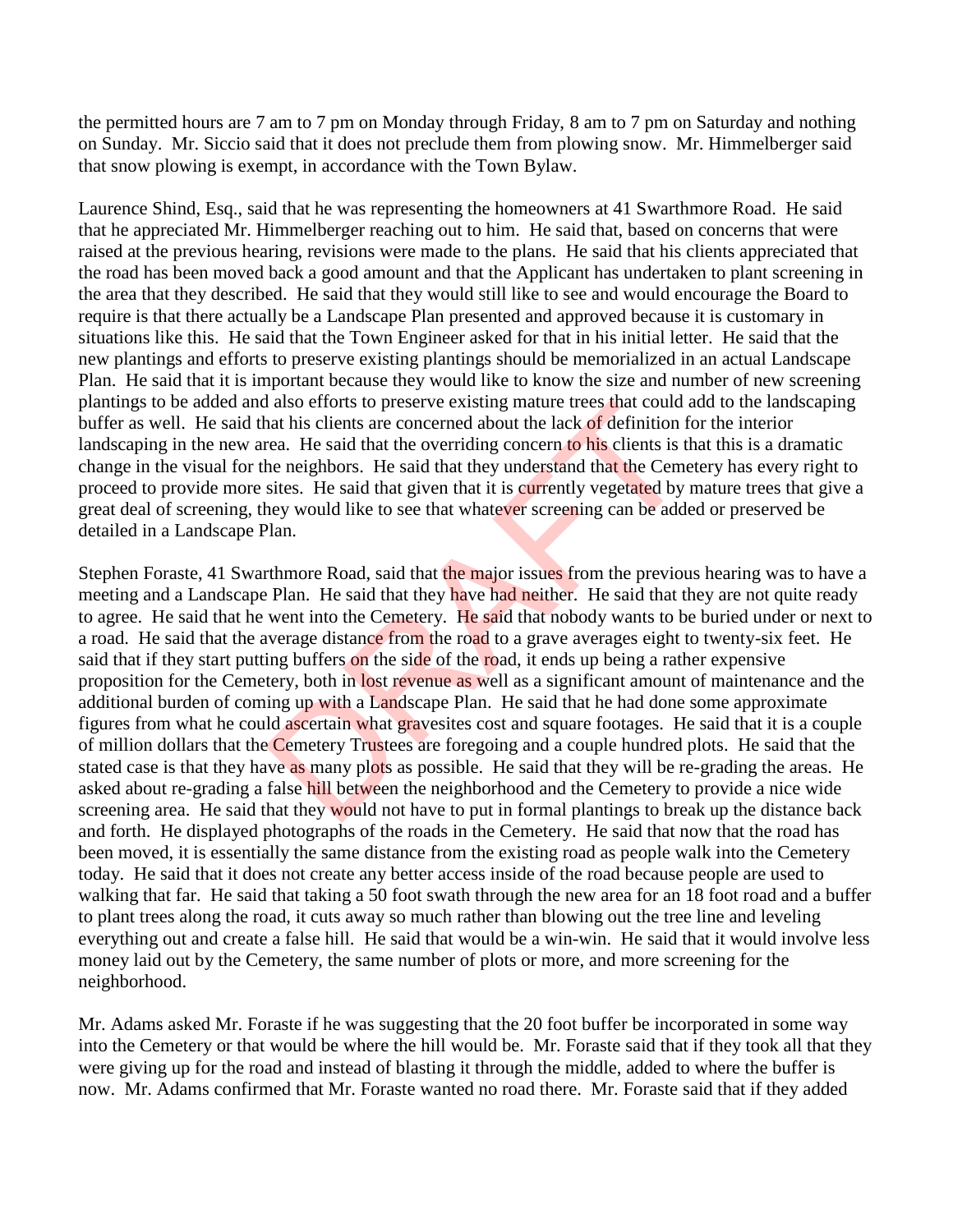the 50 foot swath to the 20 foot buffer, what is left is the distance that people already walk to the graves. He said that there were be no hard surface for drainage issues and no catch basin that they have to write a maintenance plan for. He said that they will not need snow plow trucks up there after hours, which they can be because it is outside of the Town Bylaw from 7 pm to 7 am. He said that there would be no need for artificial plantings that may or may not thrive. He asked who will maintain the plantings. He said that he was looking for a way where everybody wins.

Mr. Foraste said that he would prefer to meet face to face with the Petitioner rather than communicate through emails and to see a formal Landscape Plan. Mr. Sheffield said that it would be more of a Layout Plan that describes the zones.

Mr. Himmelberger said that this is way beyond the scope of Site Plan Approval. He said that he appreciated the abutters' concerns but Site Plan Approval is to ensure that the site does not impact off-site municipal infrastructure. He said that he did not think that it goes to how the Cemetery lays out internal roads and whether or not they choose to have them. He said that it would be a marked departure from the scope of Site Plan Approval to have the Cemetery obligated to re-design its design. Mr. Adams asked Mr. Himmelberger if he thought it was outside of the scope of Site Plan Approval for the Board to require a Landscape Plan. Mr. Himmelberger said that he thought that is starting to push it. He said that all of the land outside of the 20 foot buffer is being cleared for graves. He said that it is the practice of the Cemetery to plant trees after the grave areas have been filled in. He said that there is a certain fluidity to how the graves fill in. He said that he did not believe that at any time the Cemetery has been laid out with future graves set forth in a grid. He said that they are organically spread out, determined in part by how many people wanted a particular site. He said that is a micro level that exceeds the Site Plan Approval. Mr. Adams said that he did not think that it is in the Board's purview to direct that there be an Interior Landscaping Plan. He said that the Petitioner told the Board that they will provide a buffer in the 20 foot buffer. He said that he was not sure that the Board has to see a totally detailed Landscape Plan. He said that it is in the Cemetery's best interest to have what they plant survive. He said that he was not suggesting that the Petitioner hire a licensed arborist to come up with a plan. He said that there could be significant expense to that. He said that it would be reasonable to expect some sort of a drawing prepared that represented the Cemetery's ideas for the plantings. Mr. Himmelberger said that the bylaw proscribes that the 20 foot buffer zone, period. He said that the bylaw says that natural growth of trees and shrubs shall be maintained within said 20 feet. Mr. Sheffield said that could mean any type of species. Mr. Himmelberger said that they committed, above and beyond anything that is required in the bylaw. He said that his client volunteered to make the commitment to have an evergreen screening, five to six feet in height at inception planting. He said that he thought that was enough of a condition that if they fail to fulfill it, they would be in violation of the Site Plan Approval. Mr. Sheffield said that generally the term evergreen screening means an orderly row of arbor vitaes or something like that. He said that could look very artificial in natural landscape. He said that his previous comments were to try to find a way to design the screening so that it did not look artificial. Mr. Himmelberger said that doing that on a piece of paper is one thing but his clients have not had an arborist go out to assess the 20 foot buffer. He said that if they are now being required to go out to assess the 20 foot buffer to plot on a plan where each tree is to go, that is a considerable expense. Mr. Sheffield said that he would not recommend that because it would be almost impossible to do in this case. Mr. Himmelberger said that if it is a conceptual intent or design that shows how a series of species could inter-relate, that might be something different. He said that the screening is not part of the scope of Site Plan Approval. He said that the Cemetery has a long history of being quite tasteful in its landscape design. He said that the Cemetery should be given the benefit of the He said that he did not think that it goes to how the Cem<br>they choose to have them. He said that it would be a ma<br>val to have the Cemetery obligated to re-design its design<br>ght it was outside of the scope of Site Plan Appr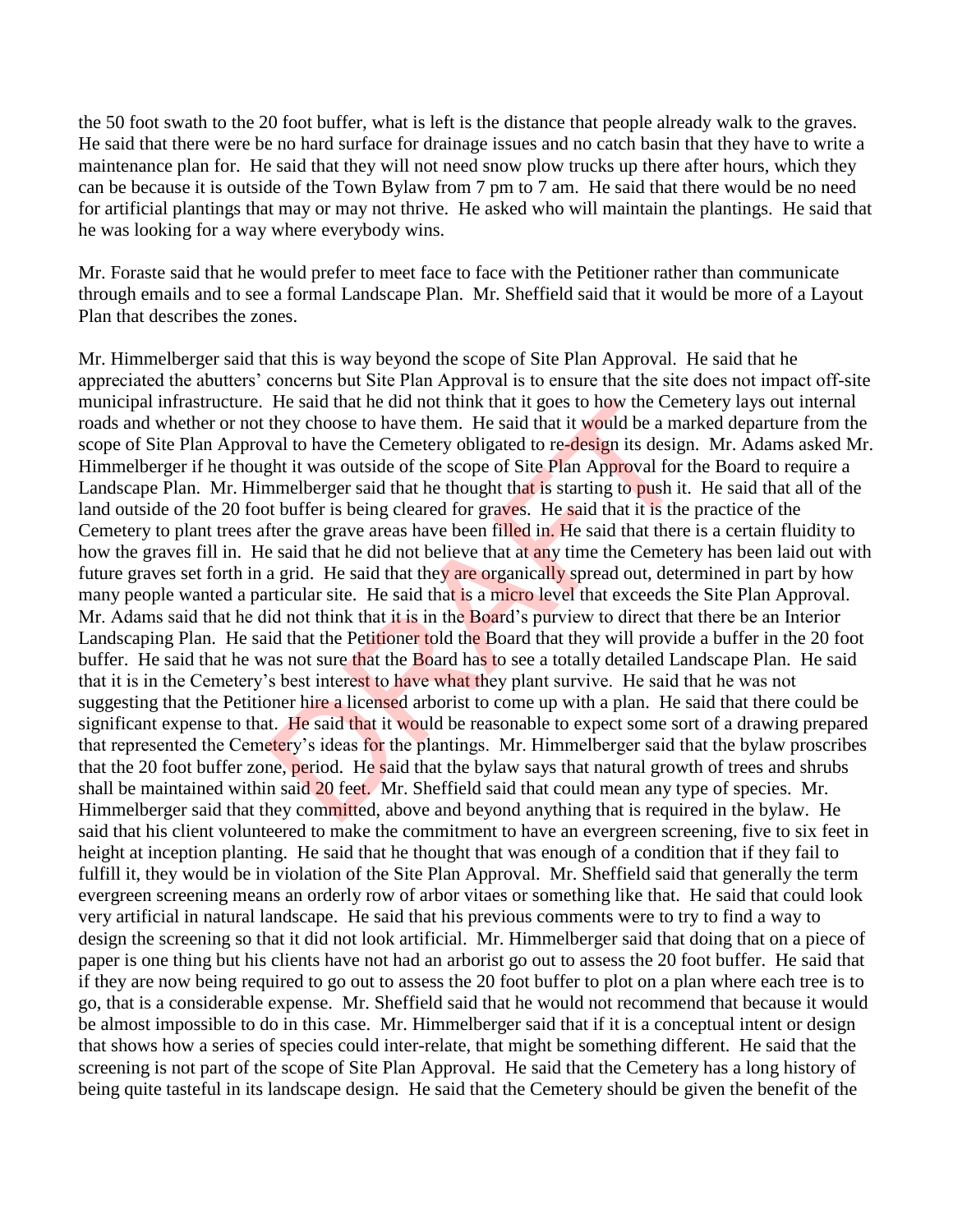doubt to do it in that way and if there is an issue, the Board always retains jurisdiction to say that it is not in compliance with the Site Plan Approval.

Mr. Himmelberger asked the Board's permission to speak with his client. After a brief recess, Mr. Himmelberger said that his client would prefer that the Board issue as one of its conditions that there be staggered and varied planting of evergreens as screening but the details of that be left to implementation as the project progresses. He said that would be articulated in whatever particular fashion is warranted. He said that it will be evergreen screen screening of various species. He said that where this is something above and beyond Site Plan Approval, that his clients not be put to the cost and time of having to come back with a specific Landscape Plan but just have the Site Plan Approval conditioned upon complying with landscape screening as described.

Mr. Sheffield asked about the process of establishing a contract for the planting zone. Mr. Himmelberger said that he did not believe that it will be a contract. He said that it will be internal, not outsourced. Mr. Sheffield asked about a drawing that shows what they plan to do. Mr. Himmelberger said that he would communicated to the Superintendent that it has to be a staggered screen. Mr. Sheffield asked if something could be drawn that shows the intent and can be discussed with the neighbors. He asked if the Cemetery has a process for planting. Mr. Himmelberger said that the planting will be determined in part by what is in the 20 foot buffer. He said that they can identify the species. Mr. Sheffield said that part of the buffer might be Norway Maples. Mr. Himmelberger said that it is not. He said that they will have to plant on the cemetery side of the buffer because they bylaw says that they have to maintain natural growth in the buffer. He said that they will plant a staggered, varied species screen with five to six foot stock. He said that it can be articulated so that it achieves the result that the Board is seeking. He said that they will have to abide by the articulated condition. Mr. Sheffield discussed a condition that the buffer planting will be of varied native species. Mr. Himmelberger said that would eliminate holly. He said that one thing that they will not put in are yews because they have no desire to improve the deer population. He said that the options are limited if the condition says that the species have to be native evergreen. He said that holly would be a great screen, as well as some arbor vitae and blue spruce. Mr. Sheffield said that the Board is looking for a process to make the neighbors happy. We that it will be a contract. He said that it will be internal<br>rawing that shows what they plan to do. Mr. Himmelber<br>berintendent that it has to be a staggered screen. Mr. Shee<br>is the intent and can be discussed with the

Mr. Himmelberger asked to have a moment to speak with his client.

Mr. Himmelberger said that in addition to the articulated description, could add a condition that prior to installation of the plantings, that a plan be submitted to the Board and shared with the neighbors to confirm that the Board is satisfied with it and to allow for neighbor input as well. Mr. Levy said that once the Board closes the hearing and issues its decision, it will not open another public hearing to review a plan.

Mr. Sheffield said that he was interested to know if there will be a plan that will be followed for installation of the screening. He said that the plan can allow for appropriate changes because the ground is always changing. He said that he did not know if the Cemetery practice is to never draw up a landscape plan. Mr. Himmelberger said that the process is to go in and plant as they go along here and there. He said that the request is to have the Board issue a condition that it be planted based upon the articulated standard and if there is a concern or a belief that the standard is not being met, it can be enforced by the Building Inspector.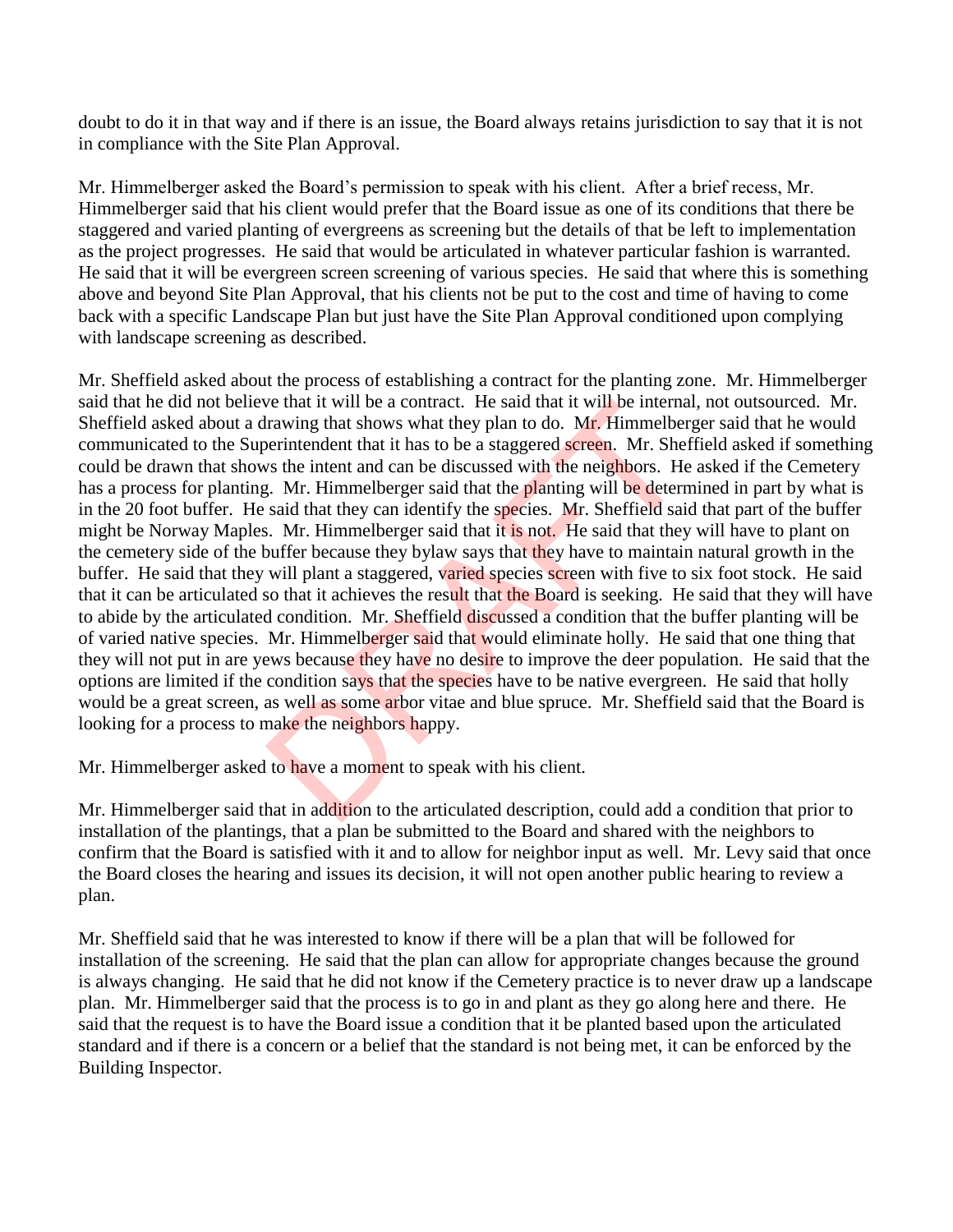Mr. Shind said that the reason that his clients did want to see a landscape plan and think that the Board should request it, as the Town Engineer mentioned. He said that his reading of Site Plan Review is that there is a Design Review Board component where they review it. He said that it is up to the Zoning Board to enforce the bylaw as to Design Review. He said that part of that is preservation and enhancement of landscaping. He said that in similar situations that he has been involved in, the Board has asked for a landscape plan. He said that he did not see how they can know that the preservation and enhancement has occurred unless there is a plan that has to be carried out. He said that his clients would really like to see that done. He said that his belief was that the bylaw just prevented structures from going into the 20 foot buffer.

Mr. Himmelberger said that the project did go for Design Review and there were no issues with the proposal. He said that they had no concern about screening.

Mr. Himmelberger said that they will not be preserving or enhancing any landscaping in the areas to be cleared.

Mr. Levy asked if neighbors appeared at the Design Review meeting. Mr. Himmelberger said that they did not.

Mr. Sheffield said that they will be enhancing the screening on the Cemetery side. Mr. Himmelberger said that within the 20 foot buffer they are to maintain the natural growth. He said that he did not believe that authorizes them to put any screening within the 20 foot buffer. He said that they would defer to the Board's interpretation of the bylaw. He said that if the Board authorizes them to do it, they would be happy to put the screening within the 20 foot buffer. Mr. Adams said that the bylaw implies that existing natural growth of trees and shrubs shall be maintained. He said that he was not sure if the bylaw prohibits it. He said that the Board would like to see some augmentation of growth in the 20 foot buffer. He said that he shared the Chairman's concerns that there not just be a fence of trees. Mr. Himmelberger said that if they are permitted to go into the 20 foot buffer with the staggered, varied evergreen species screening, the trees that go in after the graves go in would typically be hardwoods. He said that given the varied nature of the 20 foot buffer, they would like to have the ability to do the screening as they go, with the understanding that if someone believes that the plantings are not up to snuff, they can contact the Cemetery or the Building Inspector. He said that the Cemetery has committed to the screening to screen out views of homes. He said that the neighbors' homes are situated anywhere from five to twelve feet below the Cemetery's grade. He said that the view from the Cemetery is the top of the houses but the neighbors do not necessarily see up and over into the Cemetery. He said that for the Cemetery the screening is quite important. He said that five to six feet screening is not small. Mr. Sheffield said that it is an appropriate solution in that topography on both sides of the property line. they will not be preserving or enhancing any landscap<br>ors appeared at the Design Review meeting. Mr. Himme<br>ey will be enhancing the screening on the Cemetery side<br>ot buffer they are to maintain the natural growth. He said<br>

Mr. Foraste said that he appreciates that the Cemetery has done a very good job over the last 100 years. He said that there is no other place in the Cemetery where they have gone up to 20 feet, except for one small corner where it did not turn out well. He said that since this will be the new normal and because the Town Engineer would like to have a mutual agreement about what will be happening out there, that is what he is asking the Board to ensure that it happens.

Mr. Sheffield said that it would be difficult to have a pre-determined landscape plan with species and accounting for the existing trees because it will all change as the plant materials go in. Mr. Foraste said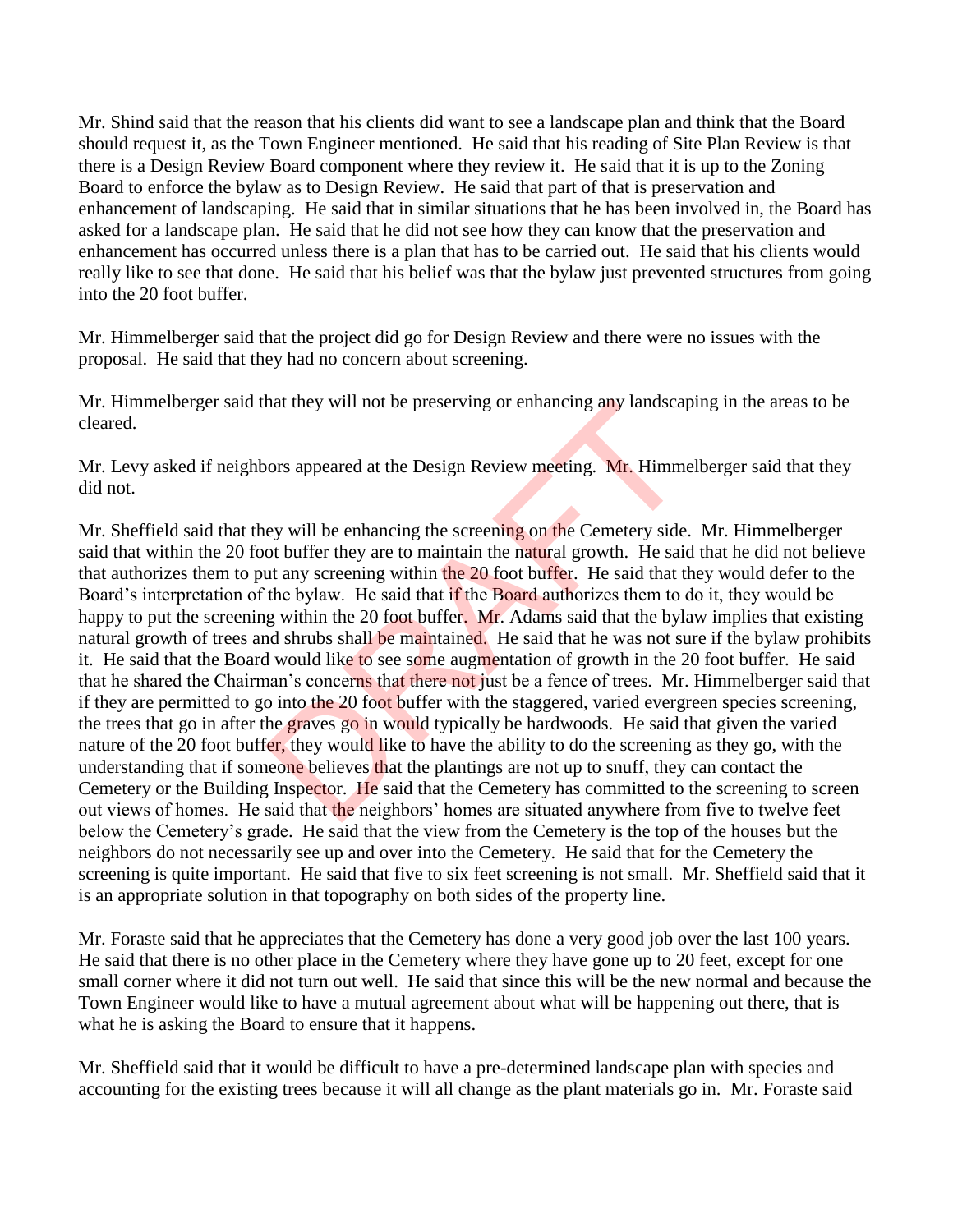that if they plant trees after the graves are filled, they may take another fifty to sixty years. He said that he is an Engineer and he designs things. He said that he would like to see something that shows what they will be working with. Mr. Himmelberger said that the screening will go in contemporaneous with this work being done. He said that it will not be done sixty years down the road. He said that the trees within the Cemetery that will go in after the graves will be planted later on. Mr. Adams said that he did not think that the Board has to authority to tell the Cemetery that it has to plant any trees in the Cemetery itself. He said that the bylaw does establish an expectation and a requirement that there be a vegetated buffer. He said that the Board would like to see some variation in the location and species of the plantings that will provide a visual buffer. He said that at the time of the initial work, the screening will serve to further separate plots from the neighbors. Mr. Sheffield said that it will further benefit both sides of the property. Mr. Levy said that it may serve as a potential noise buffer. Mr. Adams said that noise finds its way through trees.

Mr. Levy said that he was not sure if he was willing to make a determination what natural growth of trees and shrubs within the 20 foot buffer means. Mr. Adams said that the Applicant believes that they cannot put anything in the 20 foot buffer. Mr. Levy said that Mr. Himmelberger should speak with the Building Inspector about that. He said that the bylaw is specific to the 20 foot buffer for cemeteries. Mr. Himmelberger and the Board discussed the definition of natural vegetation in relation to the bylaw and the 20 foot buffer. He said that his Applicant would take the position that they can plant within the 20 foot buffer. Mr. Levy said that the Board would not make that determination. He said that issue will be between the Applicant and the Building Inspector.

Mr. Sheffield said that there was a lot of back and forth of emails with the DPW. He said that he would like to see a clean letter from DPW that their concerns have been expressed. Mr. Himmelberger said that the Wednesday, March 22<sup>nd</sup> 2:53 pm email says that it is DPW's updated memo for the project. He said that should be adequate but could be augmented with the March 23<sup>rd</sup> email where the Town Engineer comments on the revised plans. He said that the March 23<sup>rd</sup> email contains far fewer conditions. Mr. Sheffield said that he would like to see a letter from DPW. Mr. Himmelberger asked if that would be subject to a condition. Mr. Sheffield asked that the issue of the slope of the road be addressed. Mr. Adams said that he would be willing to accept the email rather than asking DPW to produce a letter. Mr. Sheffield said that he would prefer to have the DPW comments on letterhead. Mr. Himmelberger confirmed that the Chairman would like to have a condition that the letter be received and be made part of the file. Mr. Adams said that the Board will formulate a condition for that to be approved at a public meeting at a later date. Mr. Sheffield said that the condition will discuss the intent for a varied evergreen screen of not less than three species, five to six feet, interspersed in a non-linear manner. He said that it shall be a natural appearing screening. is not sure if he was willing to make a determination what<br>foot buffer means. Mr. Adams said that the Applicant be<br>ot buffer. Mr. Levy said that Mr. Himmelberger should s<br>said that the bylaw is specific to the 20 foot buf

Mr. Levy asked about a Construction Management Plan. Mr. Himmelberger said that it was discussed at the previous hearing that construction traffic will all be entering and exiting the through Needham. He said that it is shown on the CMP. Mr. Adams said that there was a representation that the temporary entrance would be continued as a permanent emergency access. He said that was not presented at the previous hearing. Mr. Himmelberger said that the DPW, in their memo of March 22<sup>nd</sup> said that they took no issue with making the temporary entrance a permanent gated secondary point. He said that it is a gated, locked access for construction vehicles only and for service vehicles in the future. Mr. Adams said that is a significant change from the notion that it would only be there during construction activity. He said that if there was a serious tree problem, they could always make an arrangement to get into the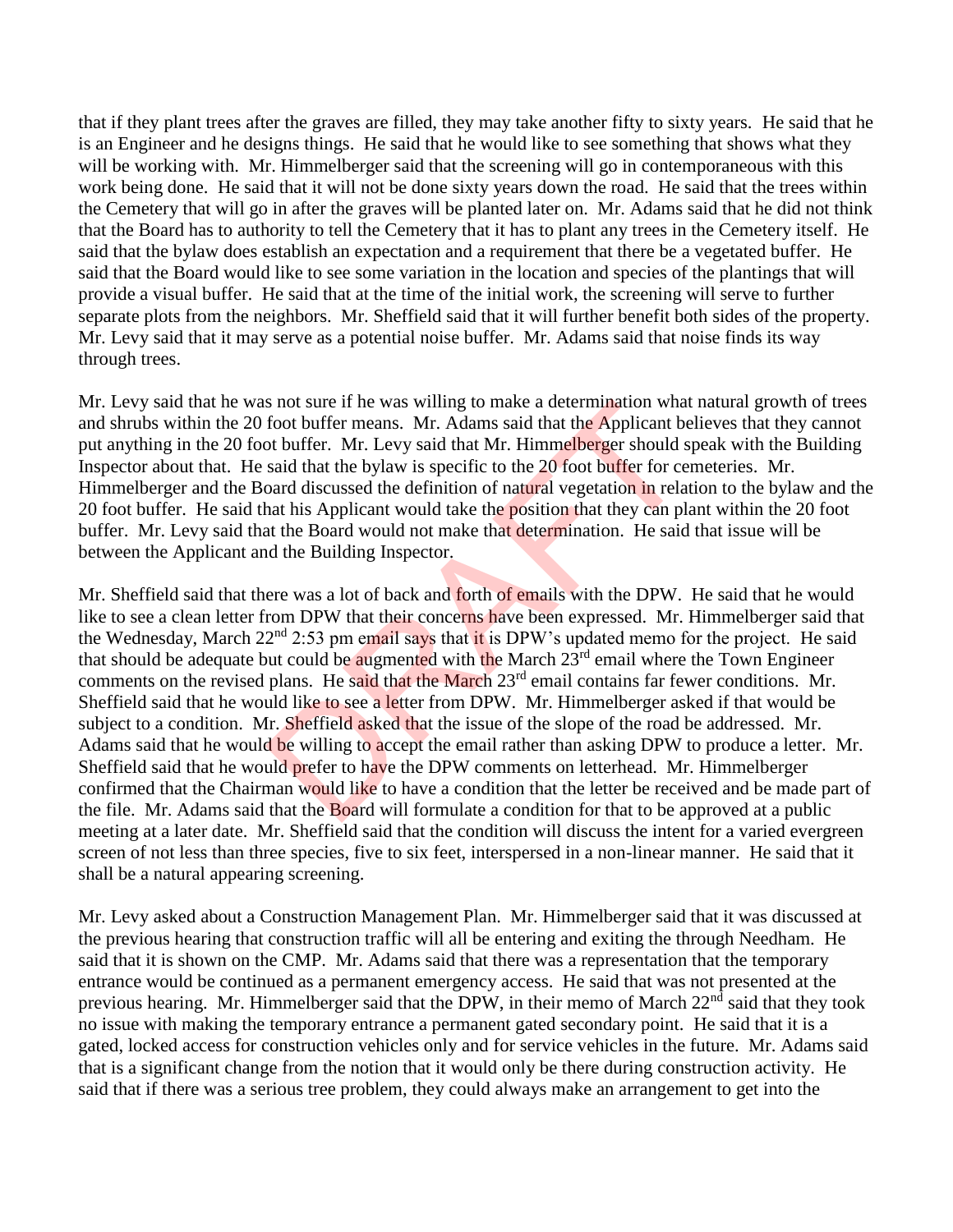Cemetery. Mr. Himmelberger said that it is a utilitarian purpose because it provides access to an area that construction vehicles would be using and service vehicles would use in the future. He said that it would avoids bringing the vehicles in over the newly paved Cemetery roads. Mr. Adams said that he did not recall that it was represented that it would not be removed. He said that it was his understanding that once the project was done, it would be removed and returned to its previous condition. Mr. Himmelberger said that it was never the Applicant's intent to give the Board that impression. He said that they do want it to remain as a permanent, gated and locked access. Mr. Adams asked if there is a design of the gate that the Board can look at. Mr. Himmelberger said that it would pretty much be what is there now. Mr. White said that there is a chain affixed to two trees at that location currently. He said that it will be a gate. Mr. Himmelberger said that the intent is that it will always be kept closed except when being used by construction or service vehicles. Mr. Adams confirmed that there is an existing road surface there. Mr. Himmelberger said that the Applicant would offer the condition that the Board approve the gate. Mr. Sheffield asked about the location of the gate. Mr. Himmelberger said that it is on Brook Street. Mr. Sheffield confirmed that it will be within 50 feet of the pavement. He asked if that is something that the DRB would be interested in. Mr. Himmelberger said that the Applicant would be willing to have DRB review the gate and get its approval. Mr. Sheffield said that since it is part of the installation with road curbing details, there should be a detail of the gate. He said that he thought that it should be reviewed by DRB because it will be adjacent to a public way. Mr. Himmelberger said that the Applicant would like to remove the gate element from this project. He said that they will keep it as a temporary gate. Mr. Adams said that the original plan called it a temporary construction access drive. He said that he did not look at that area when he went out to the site. He said that he assumed that it did not get used very often. He said that it sounds very rustic now. He said that if it is just a chain between two trees that keeps vehicles from using it, that is what it should be until the Board receives more information. Mr. Himmelberger said that, in the interest of trying to move this project forward, they would go back to the condition that it be a temporary gate. Mr. Levy said that it will be a temporary gate through construction. He said that the Applicant wants to use it afterwards as an emergency access. Mr. Siccio said that there is already binder on the access. He said that when they rebuilt the roads in the Cemetery they used it as access for the construction trucks. He said that they used it when they were not able to use the front entrance. He said that it turned out to be very useful for bringing in the burial vaults. He said that at the time of the paving, they had extra binder. He said that they can remove it. Mr. Sheffield said that the intent seems to be for maintenance as well as emergency access. Mr. Adams said that it sounds like it is there now but what is not there is the gate. Mr. Sheffield confirmed that it is a service entrance, not a public entrance. Mr. Siccio said that it was not intended for public use. Mr. Sheffield said that there is no reason to not have a service entrance. Mr. Siccio said that it makes sense to have a second access. It will be within 50 feet of the pavement. He asked if that in. Mr. Himmelberger said that the Applicant would be s approval. Mr. Sheffield said that since it is part of the juld be a detail of the gate. He said that he th

Mr. Himmelberger said that to allow the Board to have control over it, its final implementation and design, he questioned whether it should remain as a temporary construction for now with the understanding that if they wish to make it permanent, they would come back to modify the Site Plan Approval. He said that they would go back to DRB and then come back before the Board for a service entrance. He said that would allow them, at this point, to move forward with Site Plan Approval.

Mr. Sheffield asked if the service entrance will require a curb cut application. Mr. Siccio said that it will not. He said that they pulled a permit from DPW for the access. Mr. Adams said that this came up because he misconstrued what the plans were for the entrance. Mr. Himmelberger said that the Board can issue a condition that says that the temporary gate is not to be made permanent without coming back before the Board for modification of the Site Plan Approval. Mr. Adams confirmed that the access will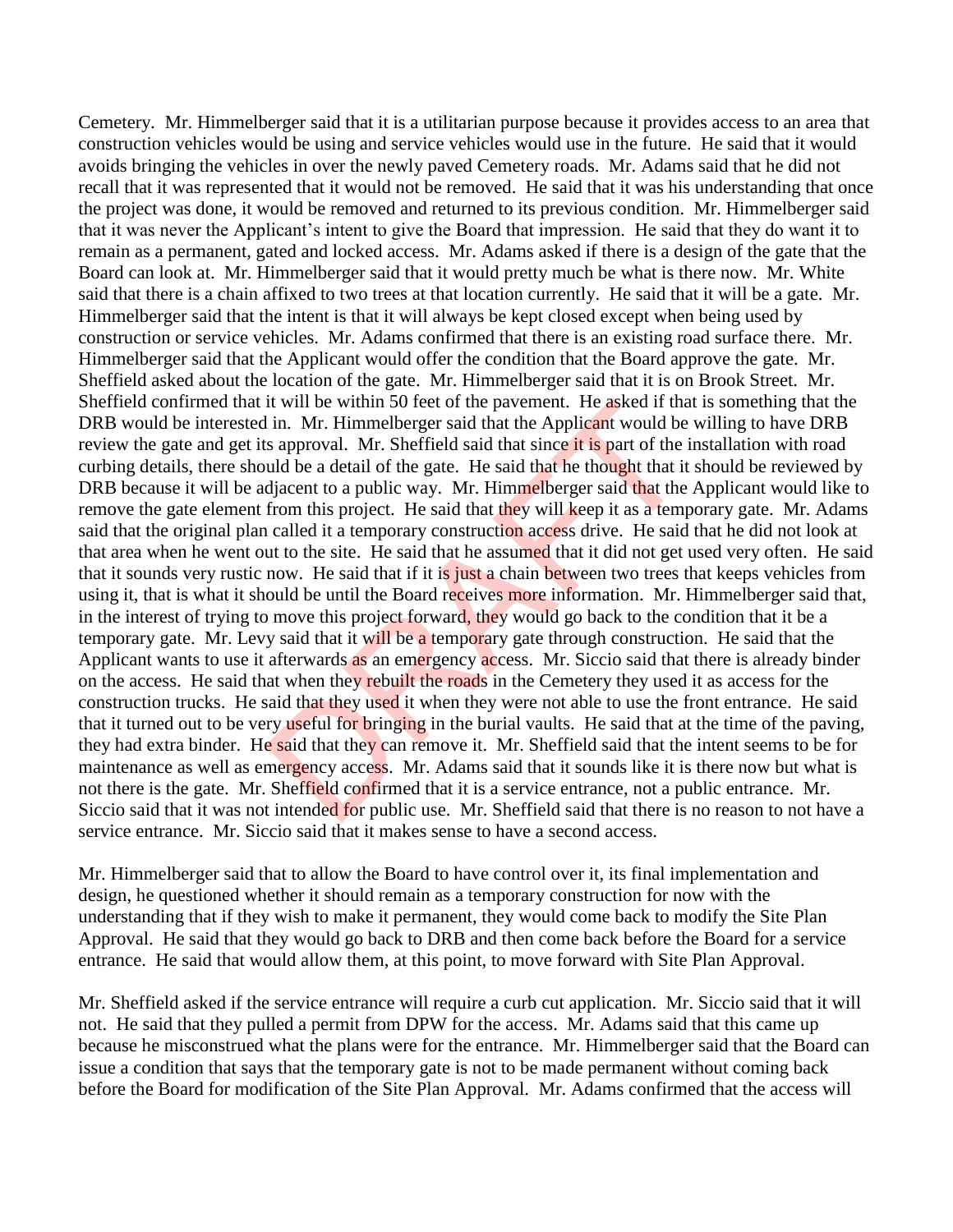remain as it is now. He said that they can use crushed stone if there are any problems with the surface during construction. Mr. Himmelberger said that they will not put up a gate without coming back before the Board.

Mr. Levy moved to close the public hearing. He said that the Board would hold a public meeting at a later date to vote approval of the Site Plan Approval and conditions. He said that a condition will be that DPW submit a formal letter of support for the petition and a condition that the construction road be temporary until the Applicant comes back before the Board seeking approval to make that a permanent access.

The Board discussed scheduling the public meeting.

Mr. Shind said that if the public hearing is closed, the conditions are not known at this time and there is no landscape plan. He said that there would be no further opportunity for comments. He said that he and his client would like to see the vote take place and know exactly what is happening. He said that otherwise they would have no opportunity to give input. Mr. Levy said that the Board has input from Mr. Shind and his client. He said that the ultimate condition is the Board's decision. He said that if a member of the public is not happy with the Board's decision, they can appeal it.

Mr. Sheffield said that the conditions that the Board discussed and refined concern the screening and the definition of that and the approach and the design and any limitations that the Board would want to put on that. He said that the Board will require a letter from DPW on its letterhead. He said that the access will be temporary until the time that the Board receives a formal application for and approves a service entry. Mr. Levy said that those conditions will be in addition to typical conditions that the Board deems appropriate. and that there would be no further opportunity for commete the vote take place and know exactly what is happenin<br>we no opportunity to give input. Mr. Levy said that the B<br>said that the ultimate condition is the Board's dec

Mr. Foraste said that he felt that there was unfinished business from the previous hearing. He said that it had been suggested that the Applicant meet with the neighbors. He said that has not happened yet. Mr. Adams said that the Board does not have the authority to direct the Applicant to meet with the neighbors. Mr. Foraste said that they have made good progress toward a better solution. He said that if they actually met they could probably get it done.

Mr. Levy said that if the issue is the screening, he would invite the parties to discuss it amongst themselves. Mr. Adams said that the input and work that Mr. Foraste put in has greatly improved this project. He said that it will be better for Mr. Foraste and his neighbors than what it would have been. He said that it may not meet all of his goals.

Mr. Adams seconded the motion to close the public hearing. The Board voted unanimously to close the public hearing. Mr. Levy said that a business meeting will be posted. He said that the Board will meet as soon as a draft decision and conditions are ready. Mr. Himmelberger asked if the Board could avoid meeting during week of April 17<sup>th</sup>. He said that he will be out of the State. The Board agreed to not schedule the meeting that week.

Respectfully submitted,

Lenore R. Mahoney